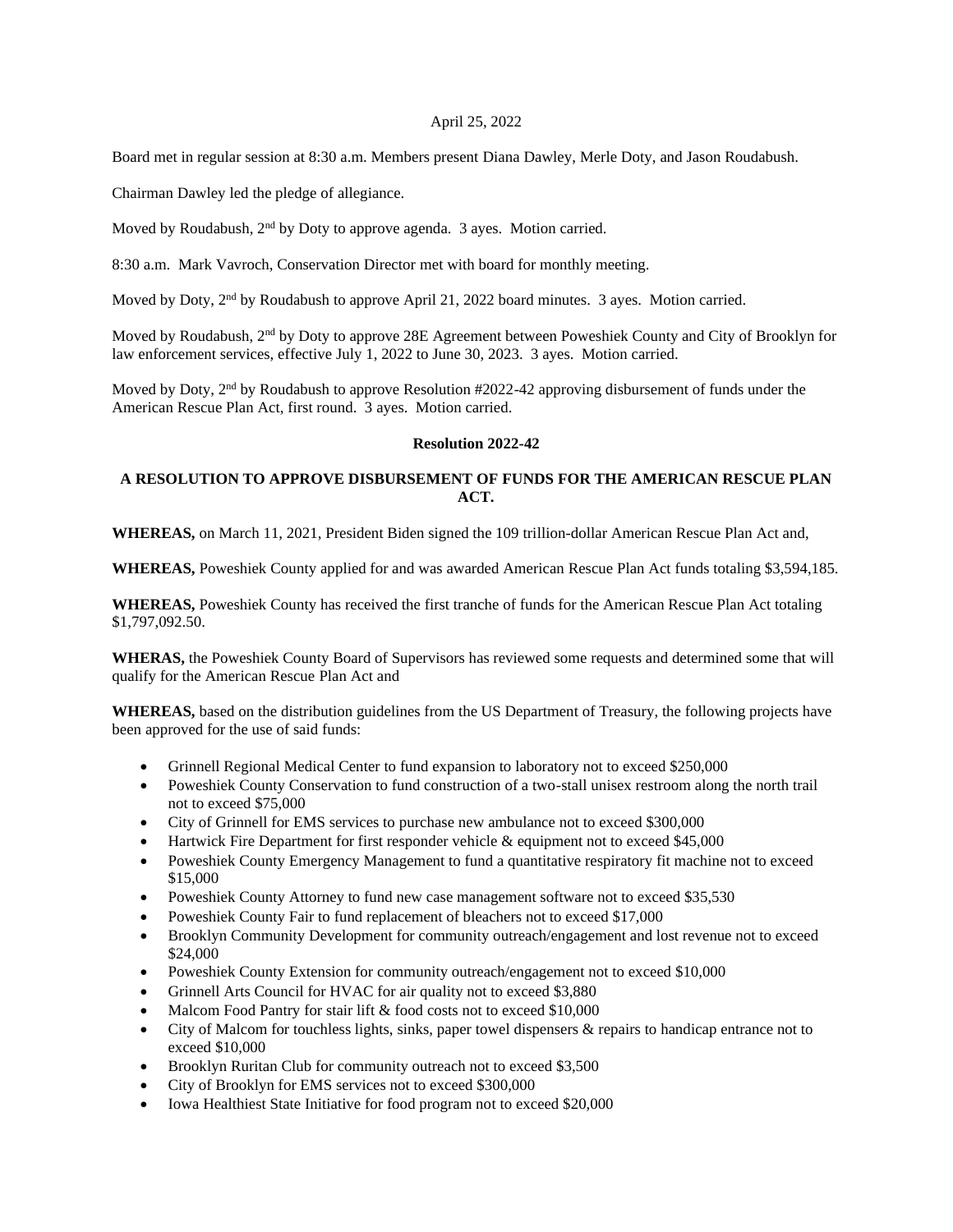- BGM Bear Bags for low-income family food source not to exceed \$3,500
- City of Montezuma for EMS services not to exceed \$300,000
- Poweshiek County Sanitarian/Zoning for online software allowing application/payment for permits online not to exceed \$78,036
- Poweshiek County Emergency Management for continued planning and response efforts, PPE and other protective measures not to exceed \$23,094
- Poweshiek County IT for technology updates for continuity of operations not to exceed \$90,348
- KGRN to fund purchase of two generators not to exceed \$16,382
- Poweshiek County Courthouse for touchless water fountain coolers/filling stations not to exceed \$3,810
- Poweshiek County Assessor for online program for completion of applications not to exceed \$11,082
- Poweshiek County Public Health for digital messaging board sign to reach residents about public health not to exceed \$28,500
- Poweshiek County for updates to county facilities to allow for Zoom meetings and security not to exceed \$50,000

**BE IT RESOLVED** that the Poweshiek County Board of Supervisors endorses the disbursement of American Rescue Plan Act Funds for the items listed and authorizes the Auditor to make these payments as they are presented.

PASSED AND ADOPTED this 25 day of April 2022.

Diana Dawley, Chairman Jason Roudabush, Vice Chairman Merle Doty, Member Attest: Melissa Eilander, Poweshiek County Auditor

Moved by Doty, 2<sup>nd</sup> by Roudabush to approve the grant agreement with all recipients awarded grant funds under the American Rescue Plan Act, first round. 3 ayes. Motion carried.

Board discussed the allocation of the American Rescue Plan Act funds. Under the final rule, counties can allocate funds received up to \$10 million as lost revenue and used for government services. Government services generally include any service traditionally provided by a government. Funds spent under government services are subject to streamlined reporting and compliance requirements. Several items awarded from the first half received fall under the government services. The board determined an amount to report as lost revenue and allocate as government services as approved by resolution set forth below. The remaining amount will be applied towards responding the remaining categories under public health emergency, economic impact and infrastructure.

Moved by Roudabush, 2<sup>nd</sup> by Doty to approve Resolution #2022-43 allocation of American Rescue Plan Act funds. 3 ayes. Motion carried.

## **RESOLUTION NO. 2022-43**

### **RESOLUTION ALLOCATING AMERICAN RESCUE PLAN ACT FUNDS**

**WHEREAS**, in March 2021, the federal government established the American Rescue Plan Act of 2021 (ARPA) which included the Coronavirus State and Local Fiscal Recovery Funds (SLFRF) to provide state, local and Tribal governments with the resources needed to respond to the pandemic and its economic effects; and

**WHEREAS,** the U.S. Department of the Treasury issued an Interim Final Rule implementing the SLFRF program on May 10, 2021, which included replacing lost revenue to County governments, and

**WHEREAS,** on January 6, 2022, the Treasury issued final rules for the SLFRF program, including authorization for counties to allocate up to \$10,000,000 of their total SLFRF allocation as lost revenue to spend on government services.